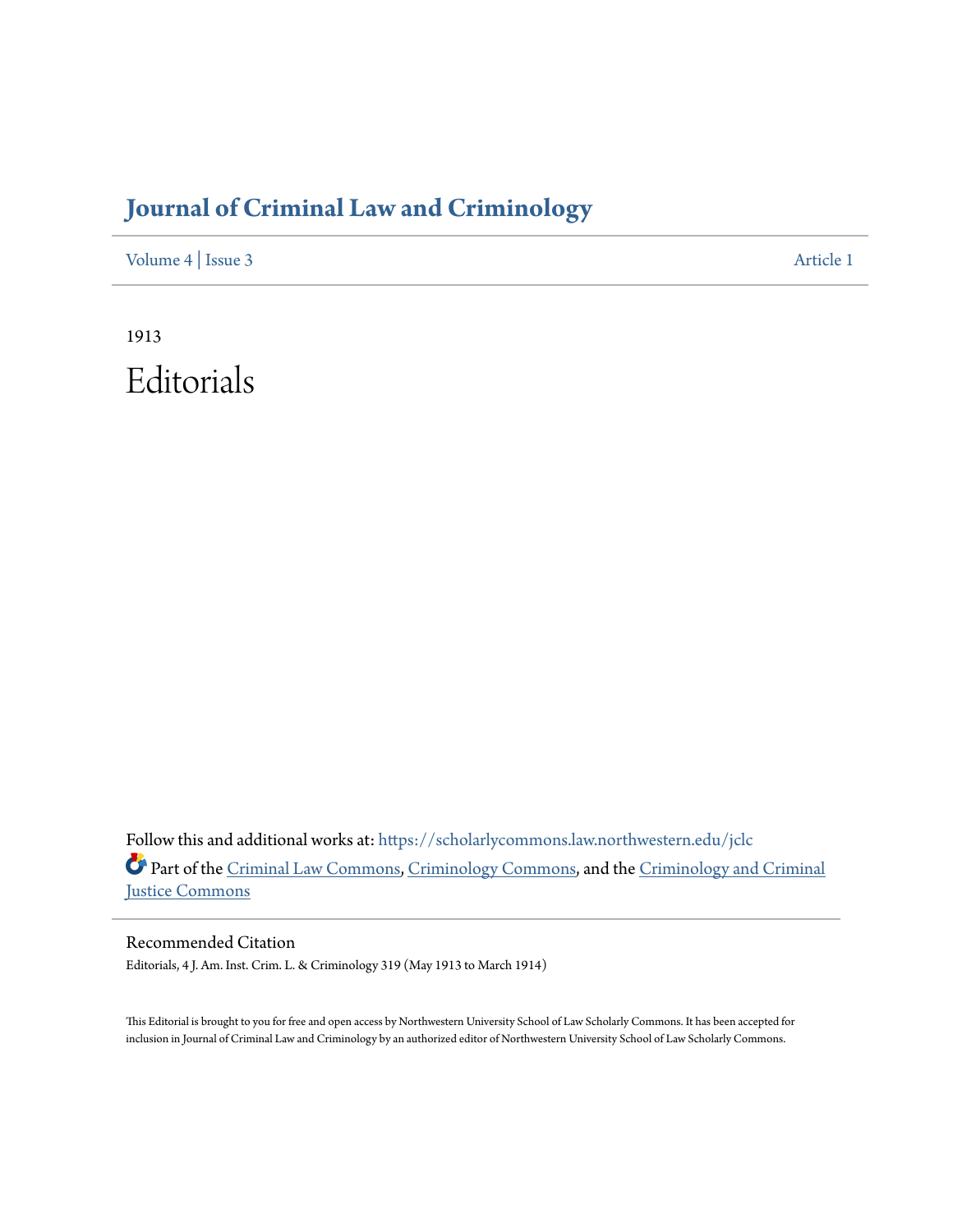Vol. IV-No. 3 SEPTEMBER, **<sup>1913</sup>**

# **Journal of**

the American Institute of

# **Criminal Law and Criminology**

## **CONTENTS**

| EDITORIALS-                                                                                                 |  |
|-------------------------------------------------------------------------------------------------------------|--|
| Heredity as a Factor in Producing the Criminal—Juvenile<br>Delinquents and Mental Tests-Relation of Woman's |  |
| CONTRIBUTED ARTICLES-                                                                                       |  |
| 1. A Protest Against Laws Authorizing the Sterilization<br>of Criminals and ImbecilesCharles A. Boston 326  |  |
| 2. A New System of Criminal Procedure<br>Maurice Parmelee 359                                               |  |
| 3. The New York State Bar Association Questionnaire-<br>Some Comments Smith Ely Jelliffe 368                |  |
| 4. Control of Crime in India<br>Charles Richmond Henderson 378                                              |  |
| 5. A Plan of Rational Treatment for Women Offenders<br>Katharine Bement Davis 402                           |  |
| 6. Reform Not RevolutionD. Gina Lombroso-Ferrero 409                                                        |  |
| JUDICIAL DECISIONS ON CRIMINAL LAW AND PRO-                                                                 |  |
|                                                                                                             |  |
| NOTES ON CURRENT AND RECENT EVENTS  420                                                                     |  |
| REVIEWS AND CRITICISMS  458                                                                                 |  |

**\$3.00** a Year **60** Cents a Number

Published bi-monthly for THE AMERICAN INSTITUTE **OF** CRIMINAL LAW AND CRIMINOLOGY **By** Northwestern University Law Publishing Association Northwestern University Building **31** West Lake Street, Chicago, Illinois Entered as second-class matter, November **5, 1910,** at Chicago Illinois, under the act **of** March **3, 1879**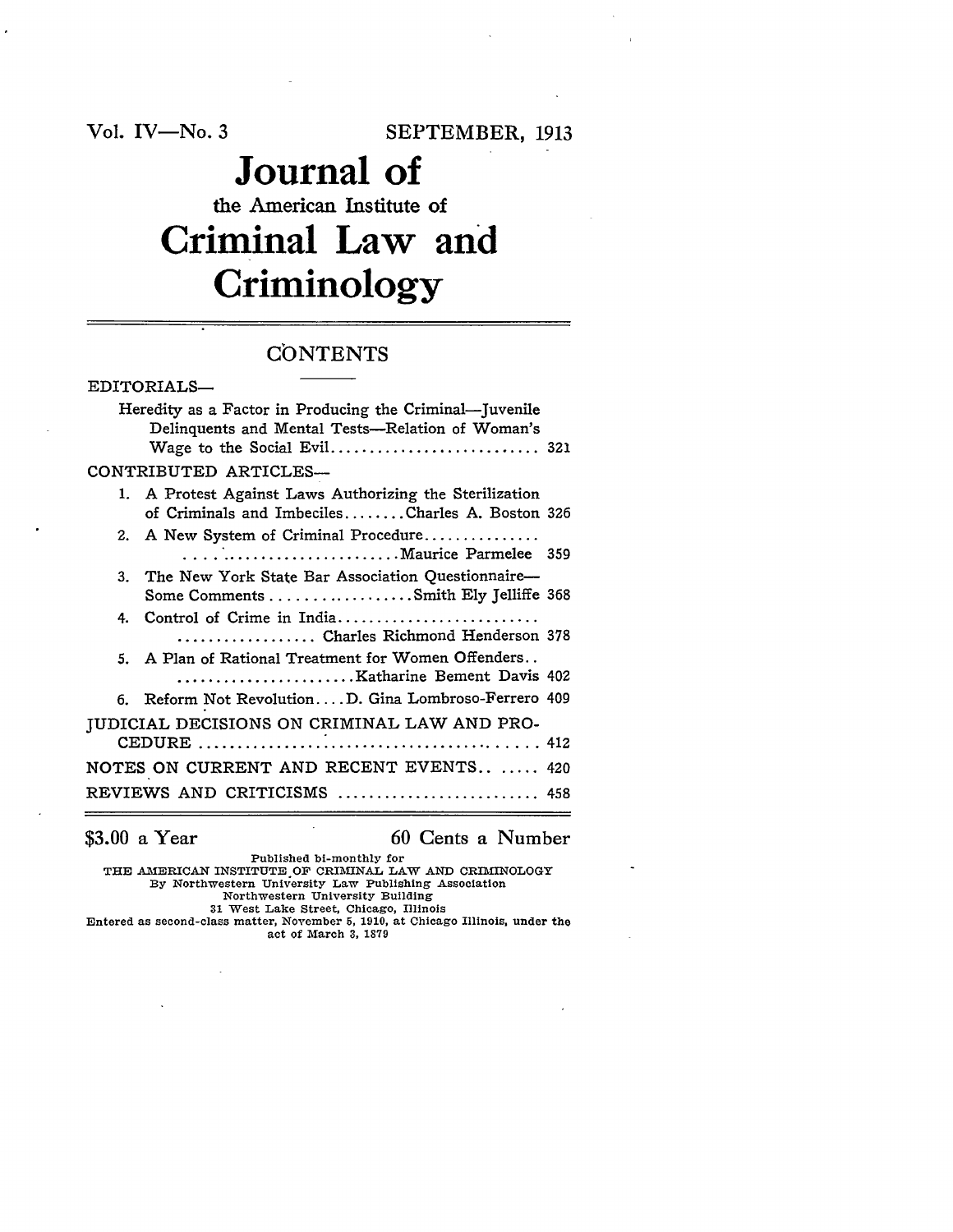# **Journal of** the American Institute of **Criminal Law and Criminology**

*Managing Editor,* ROBERT H. GAULT

 $\mathbf{I}$ 

Associate Professor of Psychology, Northwestern University.

*Managing Director,* FREDERIC B. CROSSLEY

Librarian of the Elbert H. Gary Collection of Criminal Law and Criminology, Northwestern University.

### ASSOCIATE EDITORS

- Victor von Borosini, Sociologist, **Chi**cago.
- Orrin N. Carter, Justice of the Supreme Court of Illinois, President of the Institute.
- Frederic B. Crossley, Librarian of the **Elbert** H. Gary Collection of Crim-inal Law and Criminology, North- western University.
- Charles **A. Do** Courcy, Justice of Su-preme Judicial Court of Massachu- setts.
- Charles **A.** Ellwood, Professor of Soci-ology, University of Missouri.
- Robert Ferrari, Member of the New York City Bar.
- James W. Garner, Professor of Politf-cal Science, University of Illinois.
- Charles **R.** Henderson, Professor **of** Sociology, University of Chicago.
- William **E.** Hliggins, Professor of Pleading and Practice, University of Kansas.
- Smith **Ely** Jelliffe, Managing Editor, Journal of Mental and Nervous Dis- eases, New York City.
- 
- John **D.** Lawson, Professor of Law, University of Missouri. **0.** F. Lewis, General Secretary of the Prison Association **of** New York, New York City.
- Edward Lindsey, Member of the War- ren (Pa.) Bar. John Lisle, Member of the Philadelphia
- Bar. Adolf Meyer, Professor of Psychiatry, Johns Hopkins University.
- Nathan William MacChesney, of the Chicago Bar; former President of<br>the American Institute of Criminal<br>Law and Criminology.
- Frank H. Norcross, Chief Justice of the Supreme Court of Nevada, Carson City, Nev.
- Richard **A.** Sylvester, Chief of Police, Washington, **D.** *C.,* President of the International Police Association.
- Arthur W. Towne, Superintendent Brooklyn Society for the Preven-tion of Cruelty to Children, Brooklyn.
- Chester **G.** Vernier, Professor of Law, University of Illinois.
- Guy Montrose Whipple, Professor of Psychology, Cornell University.
- John H. Wigmore, Dean of the North- western University Law-School, **Chi**cago.
- Elmer **A.** Wilcox, Professor of Law, University of Iowa.

 $\overline{\mathbf{C}}$ 

Communications relating to contributions and books for review should be addressed to the Managing Editor, Evanston, Ill.

Subscriptions and business correspondence should be addressed to the Managing Director, Northwestern University Building, **31** W. Lake Street, Chicago, Ill.

Issued bi-monthly. Subscription \$3.00 a year, **60** cents a number.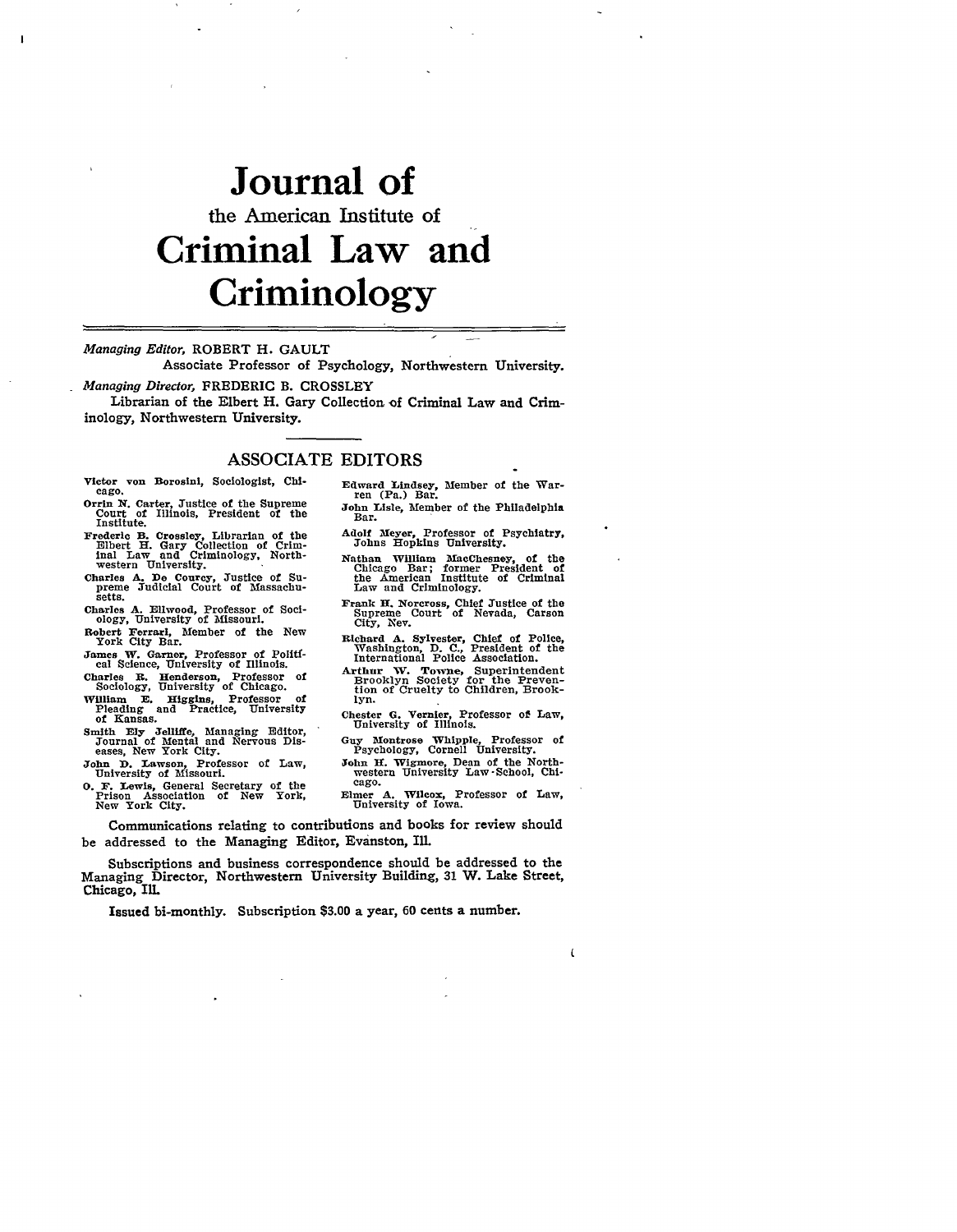## **EDITORIALS**

#### HEREDITY AS A FACTOR IN PRODUCING THE CRIMINAL.

Elsewhere in this issue there appears the list of subjects that were discussed in a remarkable symposium on the Bases of Crime at the thirty-eighth annual meeting of the American Academy of Medicine in Minneapolis last June. Each paper was of unusual interest and value. With no desire to disparage any feature of the program it may be asserted that the report on "Heredity as a Factor in Criminality, A Study of the Findings in About a Thousand Cases," reached the high water mark. It was presented by Dr. Edith R. Spaulding, Resident Physician at the Reformatory for Women, South Framingham, Mass., and Dr. William Healy, Director of the Psychopathic Institute, Chicago. It represented intensive research and the results- reported are of far-reaching value for a theory of the criminal. **Up** to date it is the most extensive and intensive study of its kind. This report, together with all others that enter into the symposium, will be published in the *Bulletin* of the American Academy of Medicine, and some of them also in the *Medical Review of Reviews.*

The problem of heredity in criminality as in other connections, cannot be investigated until other causative factors, such as developmental and environmental conditions, have been eliminated. This has -been accomplished in the work of Drs. Spaulding and Healy, and the outcome of the investigation, is that it is yet to be proven that there is a direct inheritance of criminality *per se.* There is, however, inheritance of predispositions which are responsible for delinquency and crime in succeeding generations. These predispositions are mental or physical, or both. Feeble-mindedness, psychoses, hysteria, epileptic states and temperament, general physical characteristics, results of specific diseases, etc., may be inherited, and through them inheritance may be an indirect factor in the making of the criminal. Some of these points are demonstrated in the family charts of twelve juvenile delinquents. The charts were presented in connection with the discussion of the report.

The general conclusions that follow from this investigation are interesting in connection with Mr. Boston's paper in the present issue of this JouRNAL.

Acknowledgment is due to the American Academy of Medicine for having arranged such a comprehensive symposium for their annual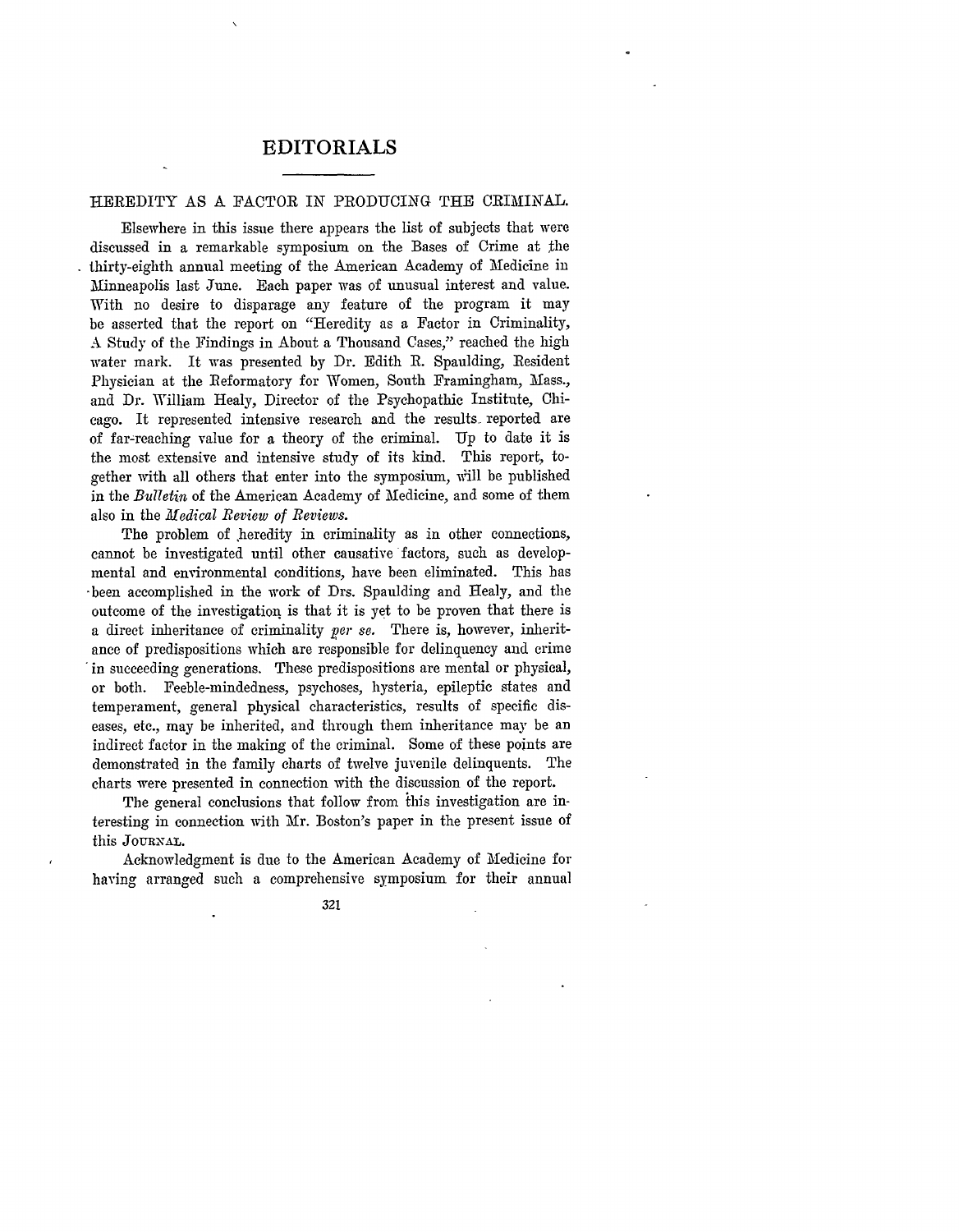#### JUVENILE DELINQUENTS AND MENTAL TESTS

meeting. Each effort at co-operation in thought and act among physicians and others who deal with the problems that the criminal presents represents a step forward.

**ROBERT** H. **GAuLT.**

#### JUVENILE DELINQUENTS AND MENTAL TESTS.

The earnest discussion of mental tests for juvenile delinquents by members of the National Conference of Charities and Correction, who recently met in Seattle, suggests what seems to the writer to be an important point. 'There are certain fields of observation in which the phenomena are of such a nature-or the connections among them are apparently so variable-that they are not readily reducible to formulæ. This is true of sociological and psychological phenomena whether normal or pathological. It is different in the case of the exact sciences in which phenomena occur in connections that are, to a high degree, invariable, and that may be expressed by formulæ. At the best, no doubt, many a day will come and go before human motives and their expression in psychological and sociological phenomena can be stated in the form of an equation. Standardized tests involve practically such a statement. Until they are available the tyro who has had little experience in dealing with individual cases cannot, at a single trial, supply a reliable report upon the place of an individual on the scale of intelligence. In order that reports of high merit may be secured we must go to men or women of wide experience. The dissatisfaction with' mental tests as means of diagnosis is traceable to the fact that what the lay mind recognizes as palpable errors are often made by half-trained "investigators," "research directors," and even by men and women whose only qualification is that they have been "trained" for six weeks in a psychological clinic. If we accept this statement and agree upon the desirability of obtaining thorough mental diagnoses (and who disagrees?) we are ready to welcome the establishment, under competent guidance, of each new psychological clinic in our universities and municipalities where observers may enjoy *extended* opportunities under experts to acquire familiarity with all types of mental defect. This point, furthermore, is repeatedly borne in upon the writer through his experience with students: that the efficient practitioner in the field of mental tests must have considerably more than a mere smattering of knowledge concerning the psychology of normal individuals.

ROBERT H. GAULT.

322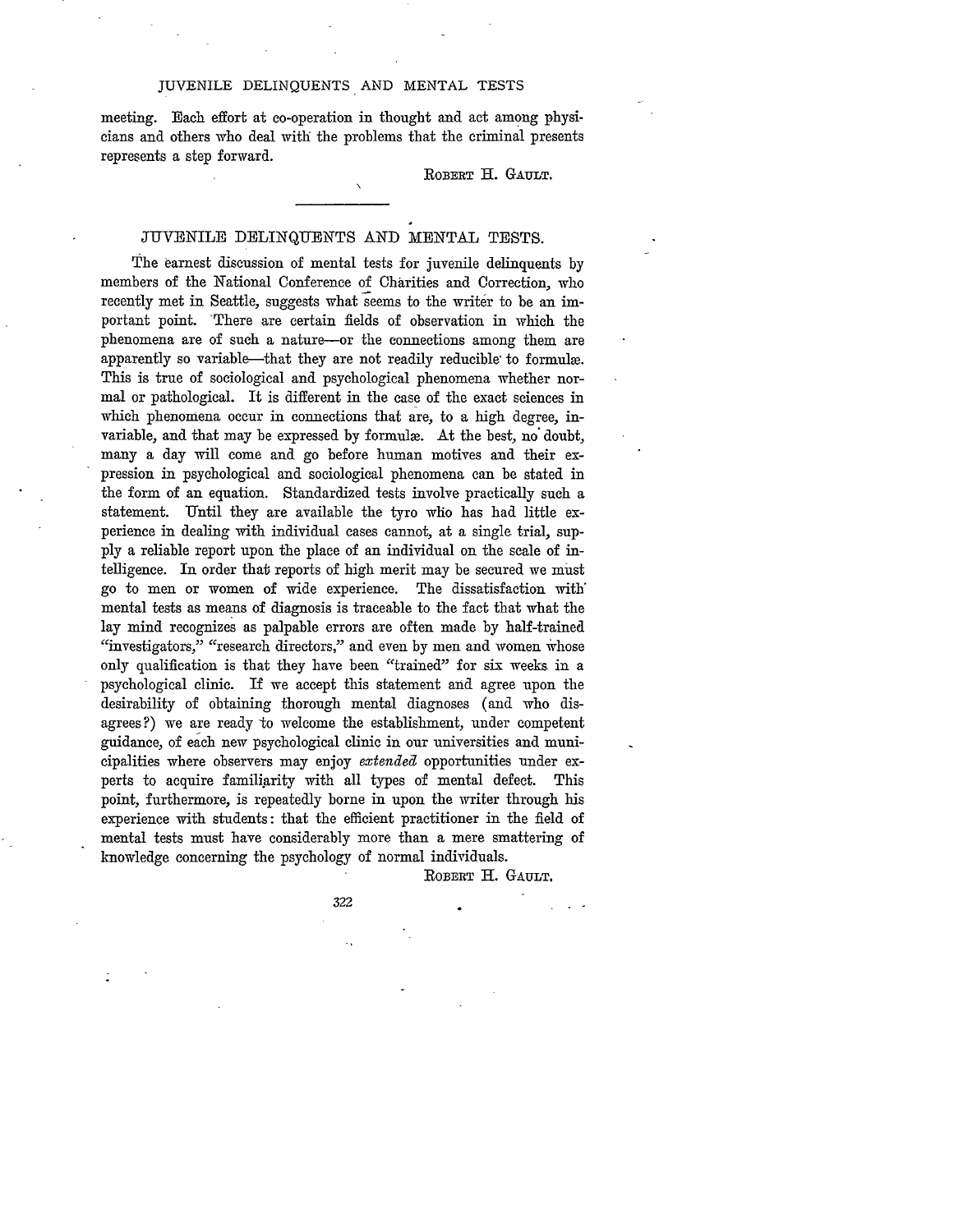#### WOMAN'S WAGE AND THE SOCIAL- EVIL

#### RELATION OF WOMAN'S WAGE TO THE SOCIAL EVIL.

Owing to the great emphasis which had recently been given to the relation of the wage scale of women in industry to the social evil, popularly termed the "White Slave" problem, it was made the special subject for consideration at an informal conference of social workers and others who have dealt directly with the subject, at the Metropolitan Building, in New York, April 18, 1913. The consensus of opinion on the part of that voluntary group of persons was that a certain amount of injustice was being done to self-supporting women through that agitation and that there should be given to the public a statement refuting the charges made after securing the signatures of others whose experience would enable them to speak with authority. The following committee was appointed to formulate a tentative draft:

Professor Jeremiah W. Jenks, of New York University,

James Bronson Reynolds, Esq., Counsel, American Vigilance Association,

Miss Katharine Bement Davis, Supt. **N.** Y. State Reformatory for Women,

Henry W. Herbert, City Magistrate, Women's Night Court, New York City,

Miss Rose Sommerfeld, Supt. Clara De Hirsch Home for Working Girls, New York City,

Frederick H. Whitin, General Secretary, Committee of Fourteen, New York City,

Miss Florence M. Marshall, Principal Manhattan Trade School for Girls, New York City.

The circulation of the document resulting from their joint efforts brought helpful suggestions which were incorporated in it and the following statement was finally adopted.

"The comments made in the newspapers of late concerning vice among working girls, especially in department stores, indicate clearly that there has been a wide misconception on the part of many regarding the subject. The undersigned are of the opinion that these comments, in many cases, through lack of experience of the writers, have been grossly unjust to the working girls, and that from the widespread publicity given these mistaken views grave evils are likely to result. In fact, we believe evils have in many cases already resulted therefrom to society and even to the working girls themselves.

"The undersigned do not wish in these comments in any way to express an opinion regarding the wages paid to working girls, certainly

323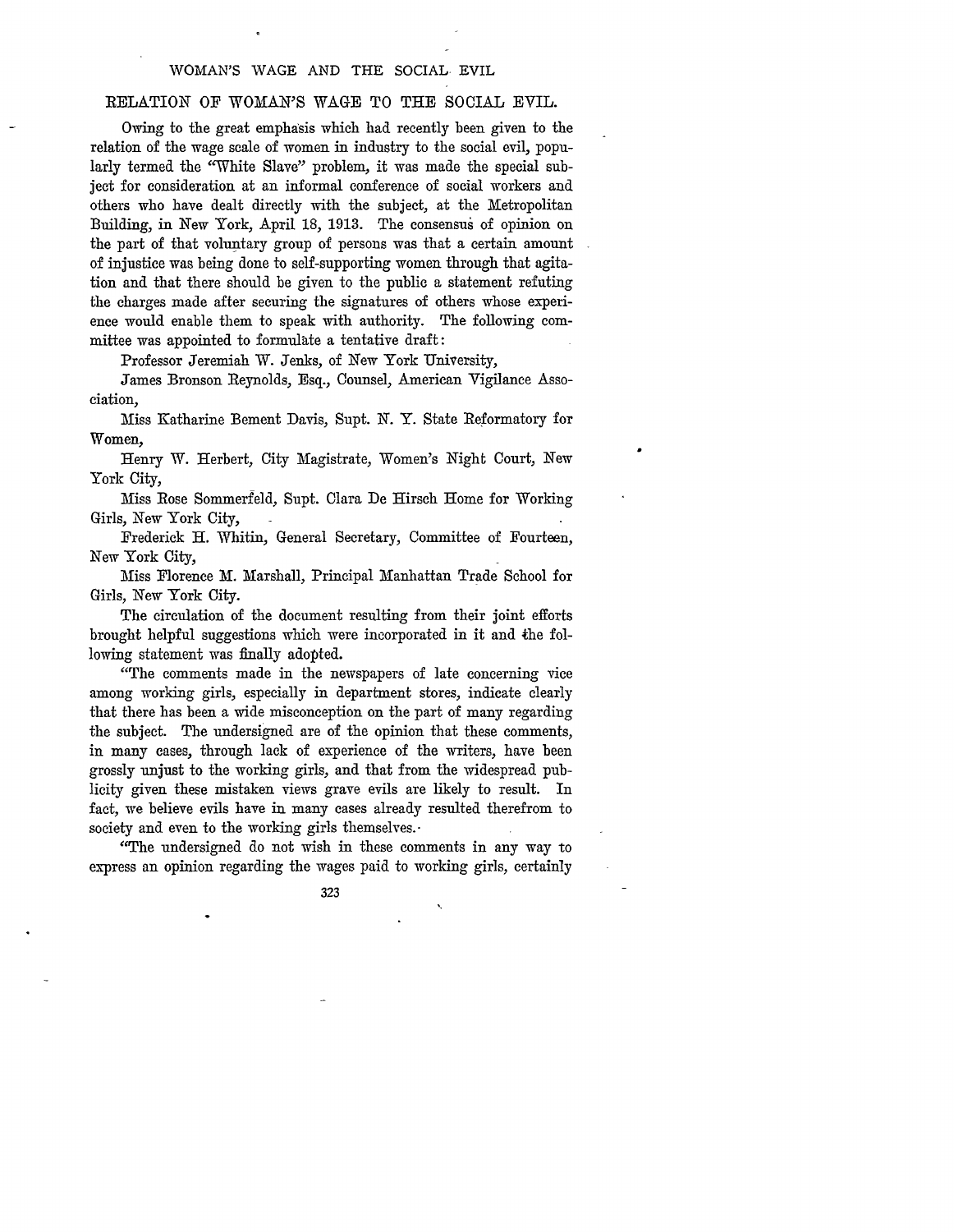#### WOMAN'S -WAGE AND THE SOCIAL EVIL

not to intimate that they are too high or even sufficient. That is a question to be considered on different grounds, and our sympathy is strongly with the working girls.

"In order, however, to aid at least a little in minimizing this evil of mistaken opinion regarding working girls and to indicate in part the line that should be followed in investigations of such a question, we venture to suggest that in recent accounts in the newspapers many vital points have been ignored. Clearly any thorough investigation of the subject should include questions regarding their age, school training, mental development, heredity, occupation, hours of work, whether apprentices or regular workers; source of support, if apprentices, or if not working; whether living at home or contributing to support of the home; the use made of their wages; previous depraving influences; views regarding sex relationship of the common intimate associates of the girl; the forms of her social recreation, and it is particularly important to ascertain how money received, if at all, as the price of a girl's fall and subsequent immoral practices, was spent-whether for necessities, luxuries, or for her family.

"If such matters were covered, we should be more certain regarding the conclusions reached. Our own observation and experience would indicate that the most important contributing causes of immorailty of girls are: Weakness of mind and will; individual temperament; immoral associates; lack of religious or ethical training; injurious home influences; cramped living accommodations, rendering privacy difficult; lack of industrial efficiency; idleness; unwillingness to accept available employment; love of finery and pleasure; unwholesome amusement; and inexperience, and ignorance of social temptations.

"We therefore hold that it has not been satisfactorily demonstrated that low wages are a direct cause of the loss of virtue of working girls, though our experience and observation would lead us to the opinion that low wages are at times an indirect contributing cause, but it is usually the low wage of the parent or person supporting the family, resulting in low standard of living, which includes inability to give proper training to children, as well as insufficient living accommodations and the evil social influences arising therefrom. It is our general belief that low wages of working girls are scarcely ever a direct cause of their loss of chastity."

Among the signers of this report in addition to the members of the committee named above are: Professor C. R. Henderson, of the University of Chicago; George J. Kneeland, Director of Investigation for

324